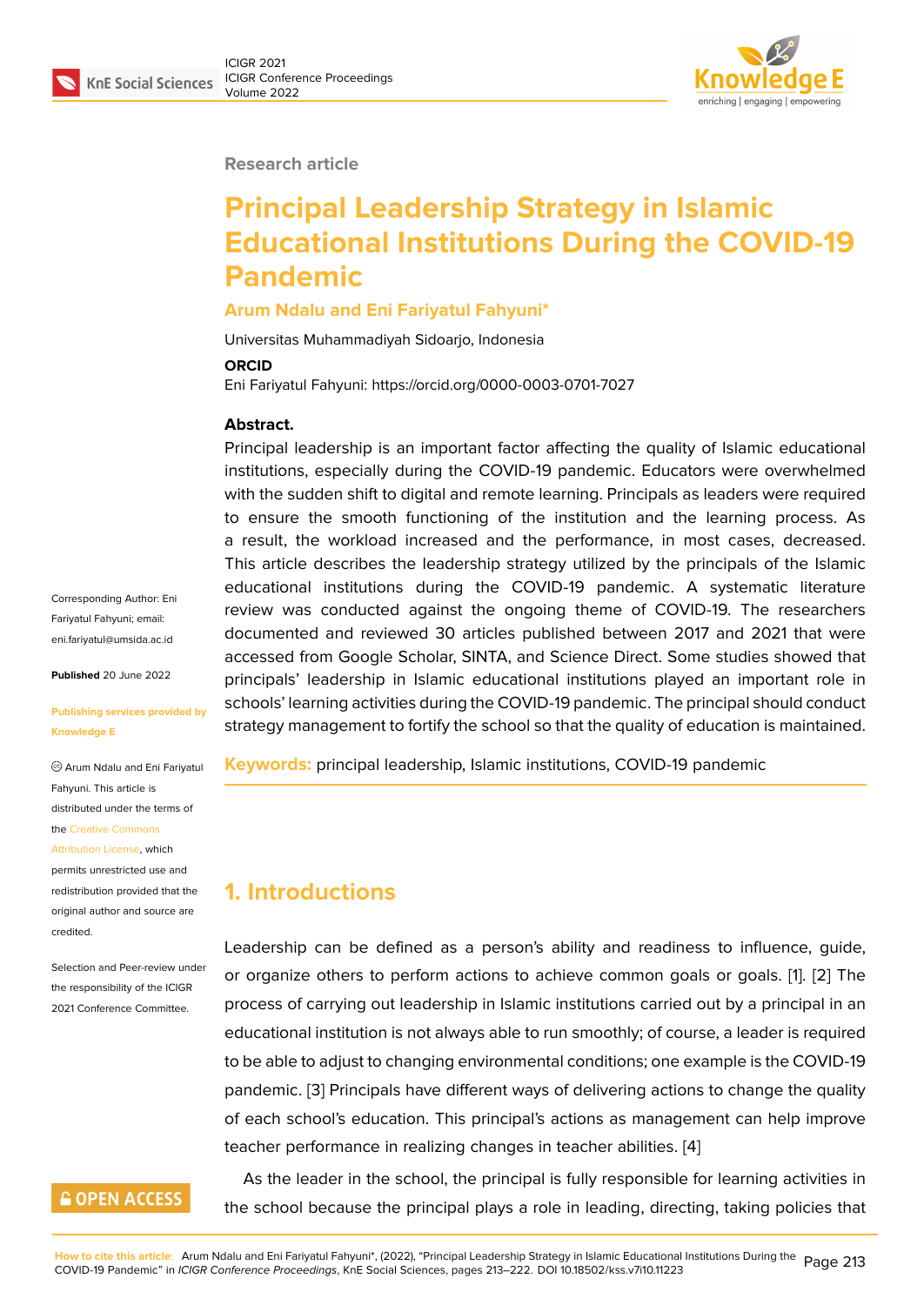will implement, and controlling the course of the institution's education. The principal also has a very important role in maintaining the quality of education. [5] Quality of achievements obtained from challenges carried out in an organization or institution. As a functional teacher, the principal is assigned to lead a school where there is the interaction between the teacher who gives the lesson and the student [wh](#page-7-4)o receives the lesson. The principal, as a manager, is required to motivate the performance of his subordinates. In this case, the teacher is the spearhead of its implementation. [6]. Principals and teachers must be able to devise the right strategy so that the school's vision, mission, and educational goals can be achieved even in the situation of the COVID-19 pandemic. The principal's duties before and after the COVID-19 pandemic [are](#page-7-5) very different. The principal's duties before the pandemic refer to previous and present years during the pandemic, and the principal is required to manage the strategy of his leadership program.

Teacher performance is important to consider and evaluate because teachers carry out professional tasks that can only be done with certain competencies acquired through educational programs. To improve the principal's performance and be a good role model, it must also be able to empower educators in the school he leads. [7] in the midst of the Corona Virus Disease Outbreak 2019 (COVID-19) restricting community activities and breaking the chain of the spread of COVID-19,[8][9], the Government is advising the public to do what is called physical distancing, which is to maintain [di](#page-7-6)stance, not crowd in activities. Avoid gatherings that bring people into the crowd. [9] In addition to urging the public not to crowd, the Government of Indon[es](#page-7-7)[ia](#page-7-8) implements a Work From Home policy. The Work From Home (WFH) policy uses existing technology media such as Google Meet, Zoom Metting, and Google Class Room. This is a [ch](#page-7-8)allenge for a leader, the principal. [10] [11] The question of the study is to describe what leadership strategies should principals in Islamic Educational Institutions implement during the COVID-19 pandemic?

### **2. Methods**

This scientific article was compiled using the Systematic Literature Review (SLR) method. Sourced from http://www.prisma-statement.org. In this method, researchers review and identify journals in a structured manner, following the steps that have been set in each process. This systematic review has been conducted using procedures modified adopting the PRISMA (Optional Items for Systematic Review and Meta-Analysis) design. There are five initial search steps, advanced search, feasibility, inclusion, and analysis.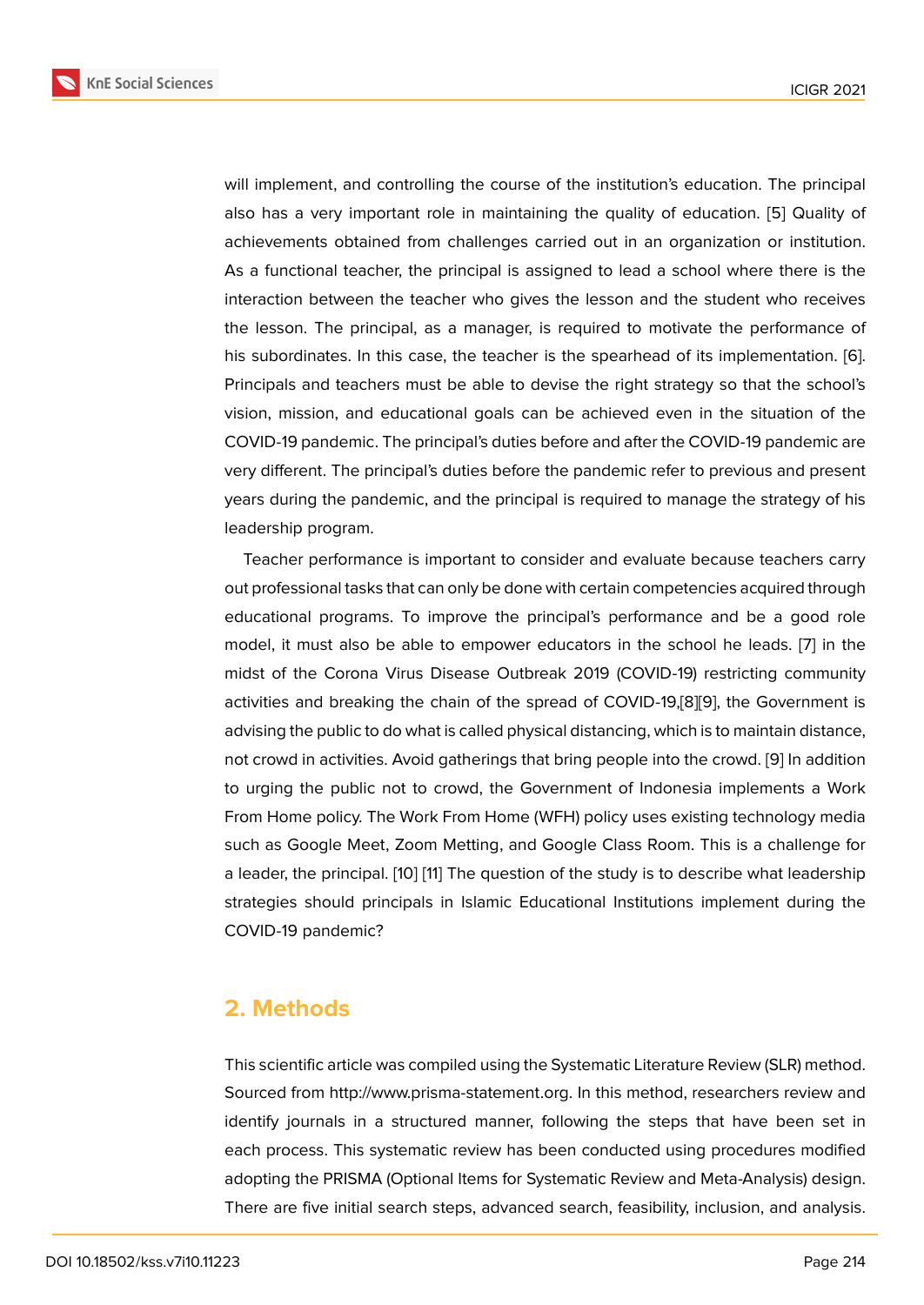The purpose of a systematic literature review is to provide answers to the research questions described in the introduction. To complete the study, researchers collected journal articles from Google Scholar, SINTA, Science direct, and DOAJ. The keywords are the principal's leadership, Islamic Institutions, the COVID-19 pandemic. Journal articles with a period between 2017-2021 to capture newly published literature on methodologies adopted in the systematic review.

Stage 1 (Initial search): 420 results were found by searching all databases using keywords: "Leadership," "Principal," "Islamic Institution," and "Pandemic-19 COVID"

Stage 2 (Further search): After initial screening, 420 results are filtered by date range, publication type, and journal type. It found that 55% of papers (189) of phase 1 were irrelevant because they were less in keeping with the title abstract. Only 231 papers were processed into other processes.

Stage 3 (Eligibility): Results 231 are reduced to 42 by analyzing the abstract of an article or journal.

Stage 4 (Inclusion): All remaining papers (42) are recorded in a structured and systematic format. The papers have now been read, and the final weeding process eliminates all but 30 papers.

Stage 5 (Analysis): Profiling tables are created for 30 sources deemed relevant to the research topic and kept for detailed analysis (table 1)

# **3. Finding and Discussion**

The first activity carried out was to conduct a literature review of the declining performance of teachers during the COVID-19 and [4] pandemics. Furthermore, the principal's leadership in the Islamic Educational Institution during the COVID-19 pandemic made a big contribution. [12], this review shows that the condition of the COVID-19 pandemic, a teacher should always prepare limited face-t[o-f](#page-7-3)ace learning, prepare learning materials online and semi-online, and always maintain body stability to be healthy, this is what causes lethargy a[nd](#page-8-0) loss of teachers' spirit and student learning interests [13] In addition, the phenomenon of saturation of students learning from home is also experienced by parents who have to teach their children to study at home in addition to work. make a living. . This is contrary to the purpose of learning in schools where lear[nin](#page-8-1)g can meet directly with the teacher can not be implemented, and a teacher cannot be sure related to understanding the material to students and controlling his worship activities directly. [13] [14] [15]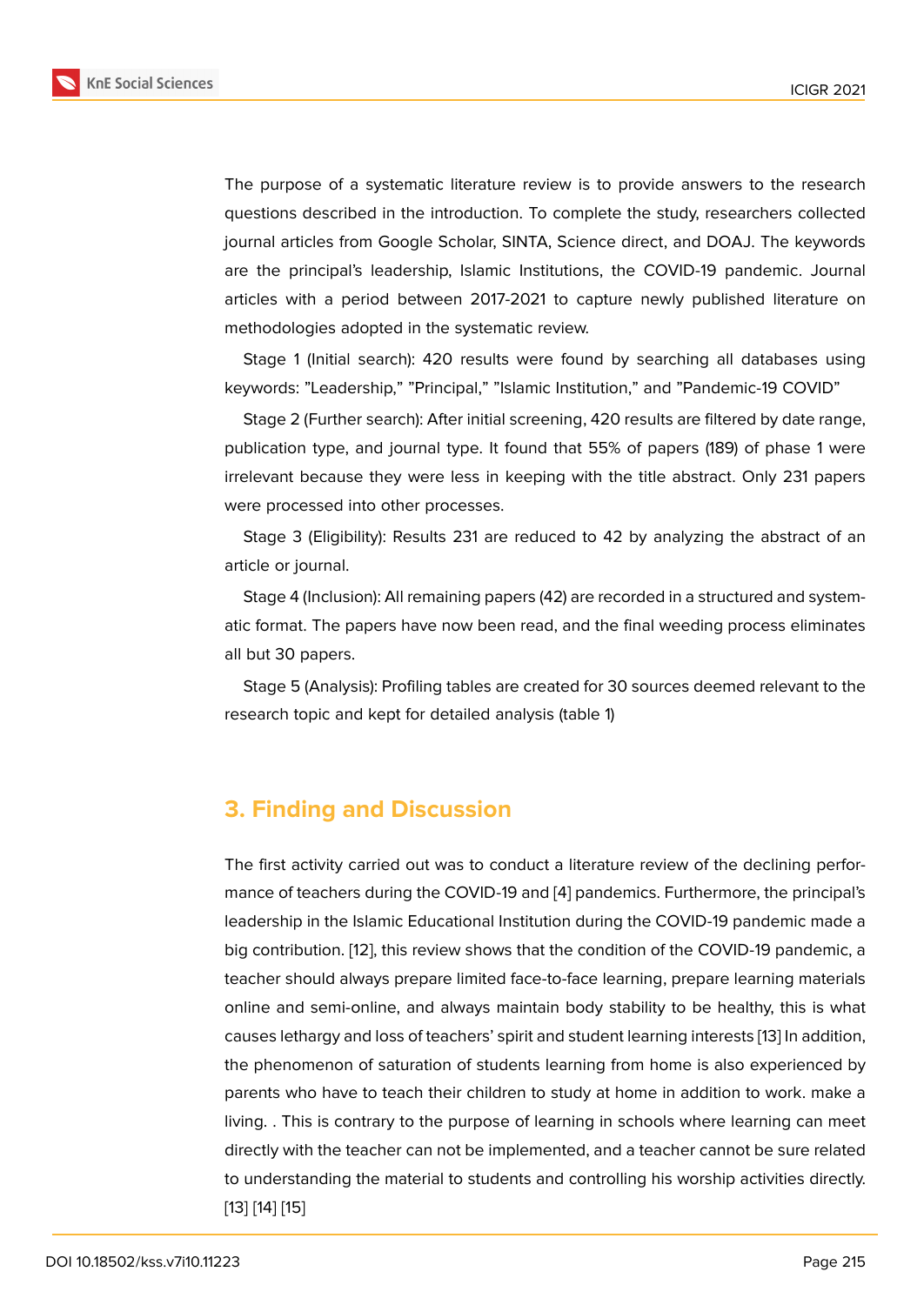The principal is a professional or teacher who is given the task of leading a school. The school becomes a place of interaction between teachers who give lessons, students who receive lessons, parents as hope, graduate users as recipients of satisfaction. [16] [17] [18] The challenges facing Islamic educational institutions must continue to improve educational institutions. An Islamic educational institution must have the good quality to maintain its existence and survive in competitive competitions such as the COVID[-19](#page-8-2) [pan](#page-8-3)[de](#page-8-4)mic with various other institutions, both with fellow Islamic educational institutions and with public education institutions,[19] Islamic Educational Institutions are obliged to actualize all Islamic teachings properly, a leader in an Islamic Institution is obliged to run an Educational Institution based on the Quran and As-sunnah[20][21]

From the table above shows that i[n th](#page-8-5)e current situation of the Covid-19 pandemic, the spirit of devotion and loyalty of the principal is certainly needed in encouraging the rise of participation of school residents and stakeholders,[23] In [the](#page-8-6) [cu](#page-8-7)rrent situation of cooperation of all school residents so that the teaching and learning process runs smoothly because children urgently need the attention and assistance of parents when online learning, especially during the use of internet-based [pla](#page-8-8)tforms. [25]

Some steps in building Islamic institution management, one of which still includes elements of active and fun learning during the COVID-19 pandemic, namely:

A total of 12% in journals [4],[15],[18],[27] refer to the results of indi[cato](#page-9-0)rs analyzing the results of student achievement to determine the level of progress and conformity of learners' learning outcomes with the basic standards of competence and competence that have been set. 20% of [jo](#page-7-3)u[rna](#page-8-9)l[s r](#page-8-4)[efer](#page-9-1) to journals [2],[7],[9],[14],[22]. [29] refers to the indicator of giving encouragement and appreciation to all components of Islamic Educational Institutions such as educators, education personnel, learners, and parents. Encouraging teachers is also conveyed so that obstacl[es](#page-7-1) [an](#page-7-6)[d](#page-7-8) [pro](#page-8-10)b[lem](#page-8-11)s [can](#page-9-2) be overcome properly; the principle in Islamic institutions must be able to make policy strategies. In the indicator, in the indicator, 25% of journals [1][3],[5],[10][11][11],[17],[20]. Because not all teachers can operate online platforms and have means such as quota availability at all times, and this is where the role of the principal provides IT-based training. As many as 25% in journals [3],[6],[8],[11],[12],[24],[26],[30] [w](#page-7-0)i[th](#page-7-2) [ind](#page-7-4)[ica](#page-7-9)t[ors c](#page-7-10)[urri](#page-8-3)c[ulum](#page-8-6) adjustment, teaching and assessment principals at Islamic Educational Institutions must be flexible in applying curriculum and learning according to emergencies, and this is especially important consideri[ng](#page-7-2) [th](#page-7-5)e [le](#page-7-7)[arn](#page-7-10)i[ng](#page-8-0) [carr](#page-9-3)i[ed o](#page-9-4)[ut b](#page-9-5)y teachers and students using distance learning. And as much as 18% of those shown in the journal [1],[5], [10],[14],[19],[22],[27] whose indicators build cooperation with parents and health agencies. Create a parent survey related to the learning agreement that the Government will implement to provide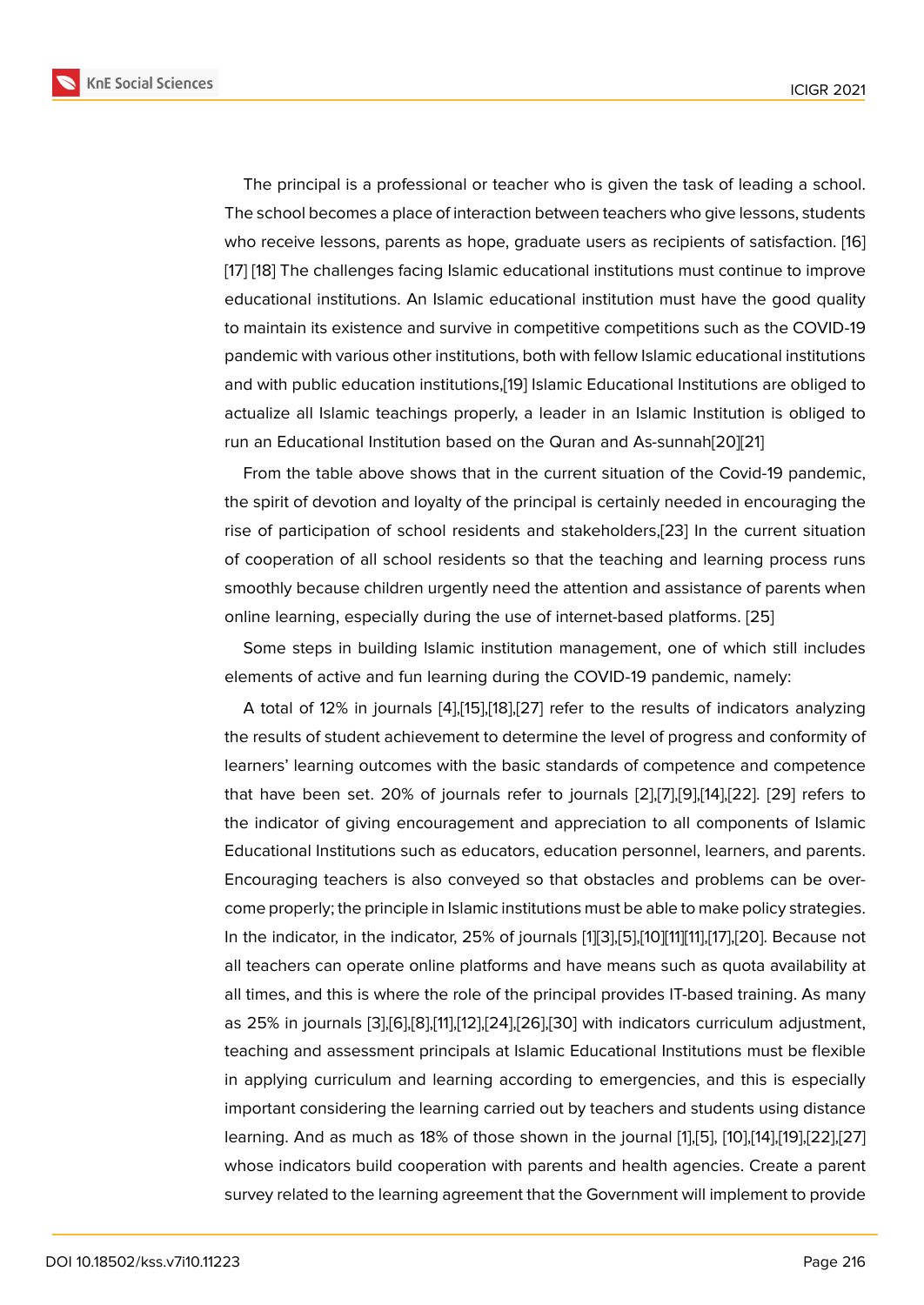| TABLE 1: References of Principal Leadership Strategy in Islamic Educational Institutions During the COVID-19 |
|--------------------------------------------------------------------------------------------------------------|
| Pandemic.                                                                                                    |

| <b>Headmaster Leadership Strategy in Analyze</b><br><b>Islamic Education Institutions Dur-</b><br>ing the COVID-19 Pandemic                                          | student<br>achieve-<br>ment<br>results | <b>Give</b><br>encour-<br>agement<br>and appre-<br>ciation to<br>all compo-<br>nents<br>оf<br>the school | <b>Conducting</b><br>online<br>training (PJJ<br>platform) | Curriculum<br>adjustment,<br>teaching,<br>and<br>assessment        | <b>Building</b><br>coopera-<br>tion with<br>parents<br>and health<br>agencies    |
|----------------------------------------------------------------------------------------------------------------------------------------------------------------------|----------------------------------------|----------------------------------------------------------------------------------------------------------|-----------------------------------------------------------|--------------------------------------------------------------------|----------------------------------------------------------------------------------|
| Leadership Communications During<br>Covid-19 [1]                                                                                                                     |                                        |                                                                                                          | $\sqrt{}$                                                 |                                                                    | $\sqrt{}$                                                                        |
| Kompetensi Manajerial Kepala Seko-<br>lah Dalam Meningkatkan Kinerja<br>Guru Pada Smp Islam Terpadu Al-<br>Fityan Kabupaten Aceh Besar [2]                           |                                        |                                                                                                          |                                                           |                                                                    |                                                                                  |
| Problematika Pendidikan Islam pada<br>Masa Pandemi Covid-19 (Penelitian<br>Yayasan Pesantren Mahasiswa An-<br>Nur Surabaya [3]                                       |                                        |                                                                                                          | $\sqrt{}$                                                 | $\sqrt{}$                                                          |                                                                                  |
| Principal's Management Competen-<br>cies in Improving the Quality of<br>Education [4]                                                                                |                                        |                                                                                                          |                                                           | $\sqrt{}$                                                          |                                                                                  |
| Adapting to Teaching and Learning<br>During Covid-19: A Case of Islamic<br>School's Initiative of Self-regulated<br>Learning [5]                                     |                                        |                                                                                                          | $\sqrt{}$                                                 |                                                                    | $\sqrt{}$                                                                        |
| <b>Headmaster Leadership Strategy in Analyze</b><br><b>Islamic Education Institutions Dur-</b><br>ing the COVID-19 Pandemic                                          | student<br>achieve-<br>ment<br>results | Give<br>encour-<br>agement<br>and appre-<br>ciation to<br>all compo-<br>nents<br>оf<br>the school        | Conducting<br>online<br>training (PJJ<br>platform)        | <b>Curriculum</b><br>adjustment,<br>teaching,<br>and<br>assessment | <b>Building</b><br>coopera-<br>tion<br>with<br>parents<br>and health<br>agencies |
| Kepemimpinan<br>Kepala<br>Sekolah<br>Dalam<br>Meningkatkan<br>Mutu<br>Pembelajaran<br>Pandemi<br>di<br>Era<br>Covid 19 [6]                                           |                                        |                                                                                                          |                                                           | $\sqrt{}$                                                          |                                                                                  |
| Three Principles to Support Teacher<br>Effectiveness During COVID-19 [7]                                                                                             |                                        |                                                                                                          |                                                           |                                                                    |                                                                                  |
| The COVID-19 pandemic and its<br>effects on teacher education [8]                                                                                                    |                                        |                                                                                                          |                                                           |                                                                    |                                                                                  |
| Philippine Teachers' Practices to Deal<br>with Anxiety amid COVID-19 [9]                                                                                             |                                        |                                                                                                          |                                                           |                                                                    |                                                                                  |
| Strategi<br>Kepala<br>Madrasah<br>Menentukan<br>Dalam<br>Kebijakan<br>Pembelajaran Era Covid 19 Studi<br>Kasus Kepala Madrasah Ibtidaiyah<br>NW Pondok Gedang [10]   |                                        |                                                                                                          |                                                           |                                                                    |                                                                                  |
| Adapting to online teaching during<br>COVID-19 school closure: teacher<br>education and teacher competence<br>effects among early career teachers<br>in Germany [11] |                                        |                                                                                                          |                                                           |                                                                    |                                                                                  |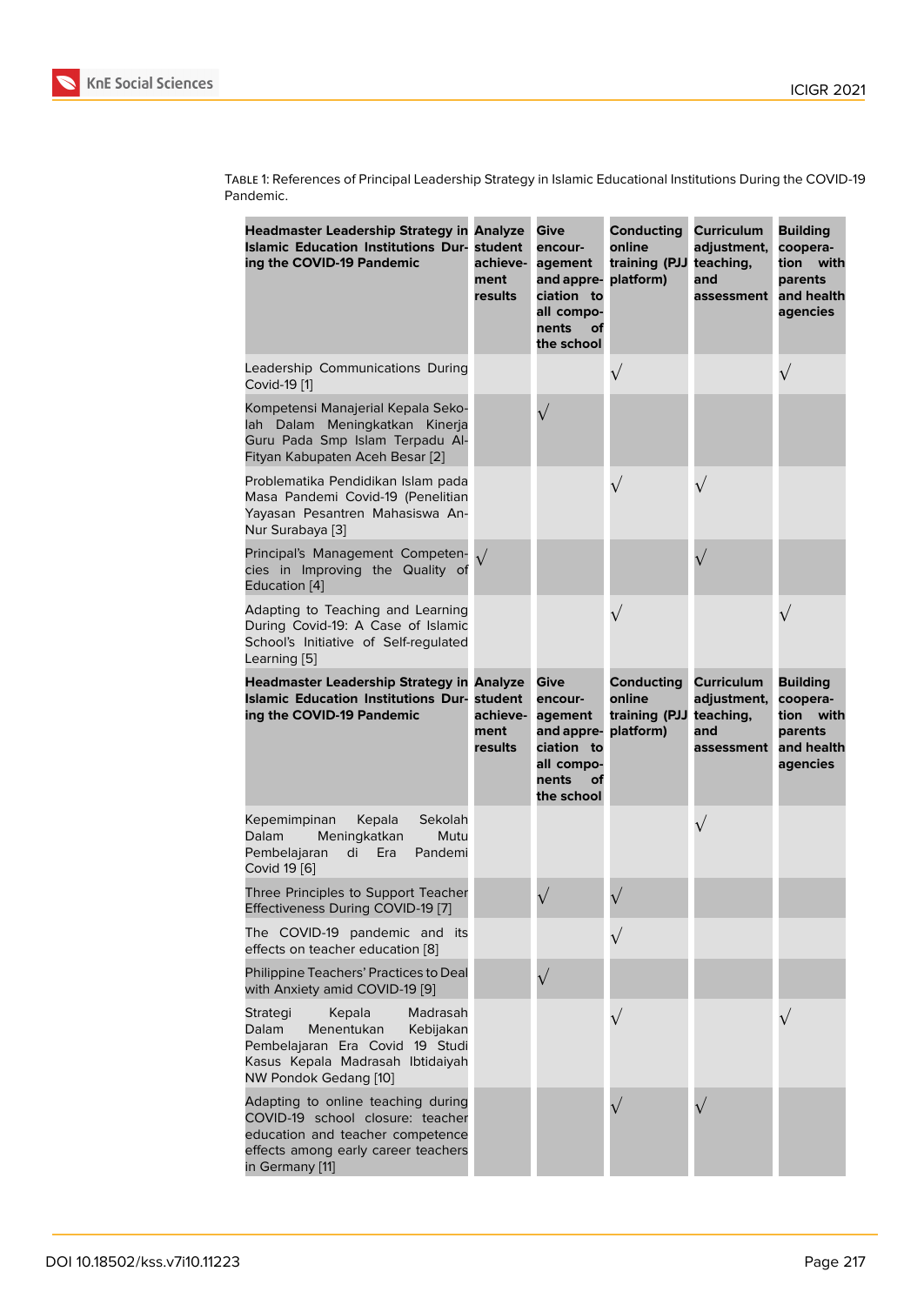| TABLE 1: References of Principal Leadership Strategy in Islamic Educational Institutions During the COVID-19 |
|--------------------------------------------------------------------------------------------------------------|
| Pandemic.                                                                                                    |

| Permasalahan Pendidikan Islam di<br>Pendidikan<br>Madrasah,"<br>Lembaga<br>Islam. J. Ilmu-Ilmu Keislam [12]                                          |                             |                                                                                                            |                                                 |                                                                  |                                                                    |
|------------------------------------------------------------------------------------------------------------------------------------------------------|-----------------------------|------------------------------------------------------------------------------------------------------------|-------------------------------------------------|------------------------------------------------------------------|--------------------------------------------------------------------|
| The Perceptions of Primary School $\sqrt{}$<br>Teachers of Online Learning during<br>the COVID-19 Pandemic Period: A<br>Case Study in Indonesia [13] |                             |                                                                                                            | $\sqrt{}$                                       |                                                                  |                                                                    |
| Disharmony of Parents and Children<br>in an Online Learning during the<br>Covid-19 Pandemic in Indonesia [14]                                        |                             | $\sqrt{}$                                                                                                  |                                                 |                                                                  |                                                                    |
| Leadership Succession for Tomor- $\sqrt{}$<br>row's Schools [15]                                                                                     |                             |                                                                                                            |                                                 |                                                                  |                                                                    |
| Konsep Kepemimpinan Kepala Seko-<br>lah [16]                                                                                                         |                             |                                                                                                            |                                                 |                                                                  |                                                                    |
| Pengaruh covid-19 terhadap konflik<br>dan stres organisasi lembaga pen-<br>didikan islam [17]                                                        |                             |                                                                                                            | $\sqrt{}$                                       |                                                                  |                                                                    |
| Karakteristik Perilaku Kepemimpinan<br>Kepala Sekolah Dan Budaya Sekolah<br>Di Sekolah Dasar, [18]                                                   | $\sqrt{}$                   | $\sqrt{}$                                                                                                  |                                                 |                                                                  |                                                                    |
| <b>Headmaster Leadership Strategy in Analyze</b><br><b>Islamic Education Institutions Dur- student</b><br>ing the COVID-19 Pandemic                  | achieve-<br>ment<br>results | Give<br>encour-<br>agement<br>and appre-platform)<br>ciation to<br>all compo-<br>nents<br>οf<br>the school | Conducting<br>online<br>training (PJJ teaching, | <b>Curriculum</b><br>adjustment,<br>and<br>assessment and health | <b>Building</b><br>coopera-<br>tion<br>with<br>parents<br>agencies |
| Pengaruh Covid-19 terhadap Pener-<br>apan Pendidikan Karakter dan Pen-<br>didikan Islam, [19]                                                        |                             |                                                                                                            |                                                 |                                                                  |                                                                    |
| Peluang Dan Tantangan Pengelo-<br>laan Lembaga Pendidikan Islam Pada<br>Masa Covid-19 [20]                                                           |                             |                                                                                                            | $\sqrt{}$                                       | $\sqrt{}$                                                        |                                                                    |
| <b>School Management: Characteristics</b><br>of Effective Principal [21]                                                                             | $\sqrt{ }$                  |                                                                                                            |                                                 |                                                                  |                                                                    |
| Best Practice Leadership of The<br>Principal in Covid-19 Prevention Pri-<br>mary School at SD Muhammadiyah<br>Purbayan [22]                          |                             |                                                                                                            |                                                 |                                                                  |                                                                    |
| Leadership competencies and the<br>essential role of human resource                                                                                  |                             |                                                                                                            |                                                 |                                                                  |                                                                    |
| development in times of crisis: a<br>response to Covid-19 pandemic [23]                                                                              |                             |                                                                                                            |                                                 |                                                                  |                                                                    |
| Analysis of the Principal's Role in $\sqrt{}$<br>Improving the Quality of Primary<br>School Management [24]                                          |                             |                                                                                                            |                                                 |                                                                  |                                                                    |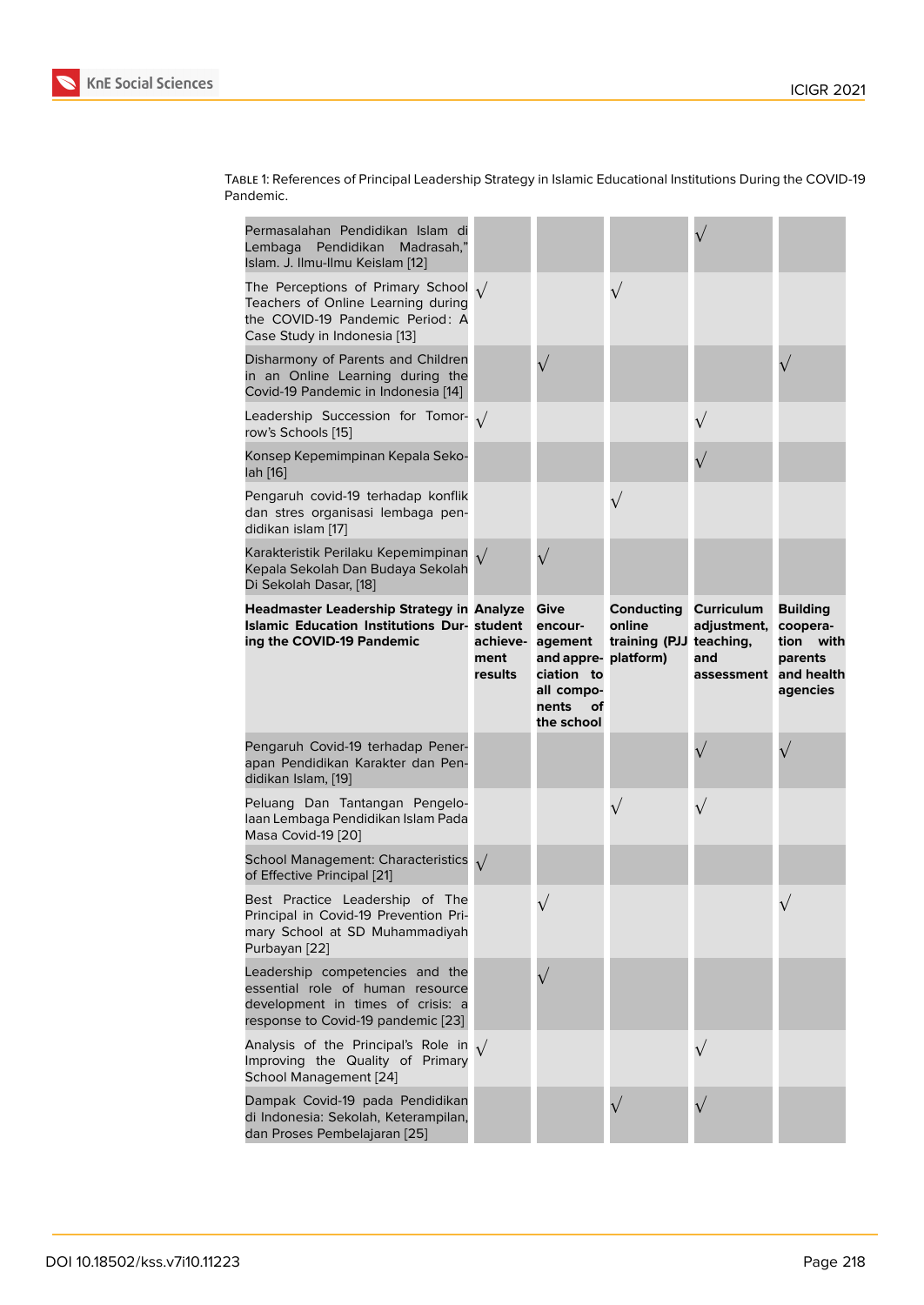| Transformational Leadership<br>for<br>Improving Teacher's Performance<br>During the Covid-19 Pandemic [26]                                         |  |  |  |
|----------------------------------------------------------------------------------------------------------------------------------------------------|--|--|--|
| Keep Safe, Keep Learning: Principals'<br>Role in Creating Psychological Safety<br>and Organizational Learning During<br>the COVID-19 Pandemic [27] |  |  |  |
| The Principal's Leadership in Improv- $\sqrt{ }$<br>ing the Quality of Education [28]                                                              |  |  |  |
| Calm during crisis: principal school<br>approaches crisis management dur-<br>ing the COVID-19 pandemic [29]                                        |  |  |  |
| Characteristics of the principals, $\sqrt{}$<br>teachers, and students in an effective<br>school [30]                                              |  |  |  |

Table 1: References of Principal Leadership Strategy in Islamic Educational Institutions During the COVID-19 Pandemic.

regulatio[ns](#page-9-5) that can be implemented and cooperate with health agencies to overcome COVID-19.

# **4. Conclusion**

Based on the results of research and discussion can be concluded as follows: The competence of the principal is one of the competencies that must be mastered by the principal in various situations, especially in the COVID-19 pandemic, the headmaster's strategic step in addressing learning in the pandemic period is to analyze the results of student achievement to move all components of education, providing encouragement and appreciation to teachers, students, and parents, as well as conducting online training to get to know distance learning platforms. Adjust curriculum, teaching, and assessment, and build cooperation with parents and health agencies. Using the various measures above, a principal must carry out strategy management to fortify the school so that education activities can still be implemented and the quality of education can increase in the COVID-19 pandemic.

# **Acknowledgments**

Thank you for the correction, criticism, and advice from management, so that the writings on this study become worthy of publication and useful for everyone.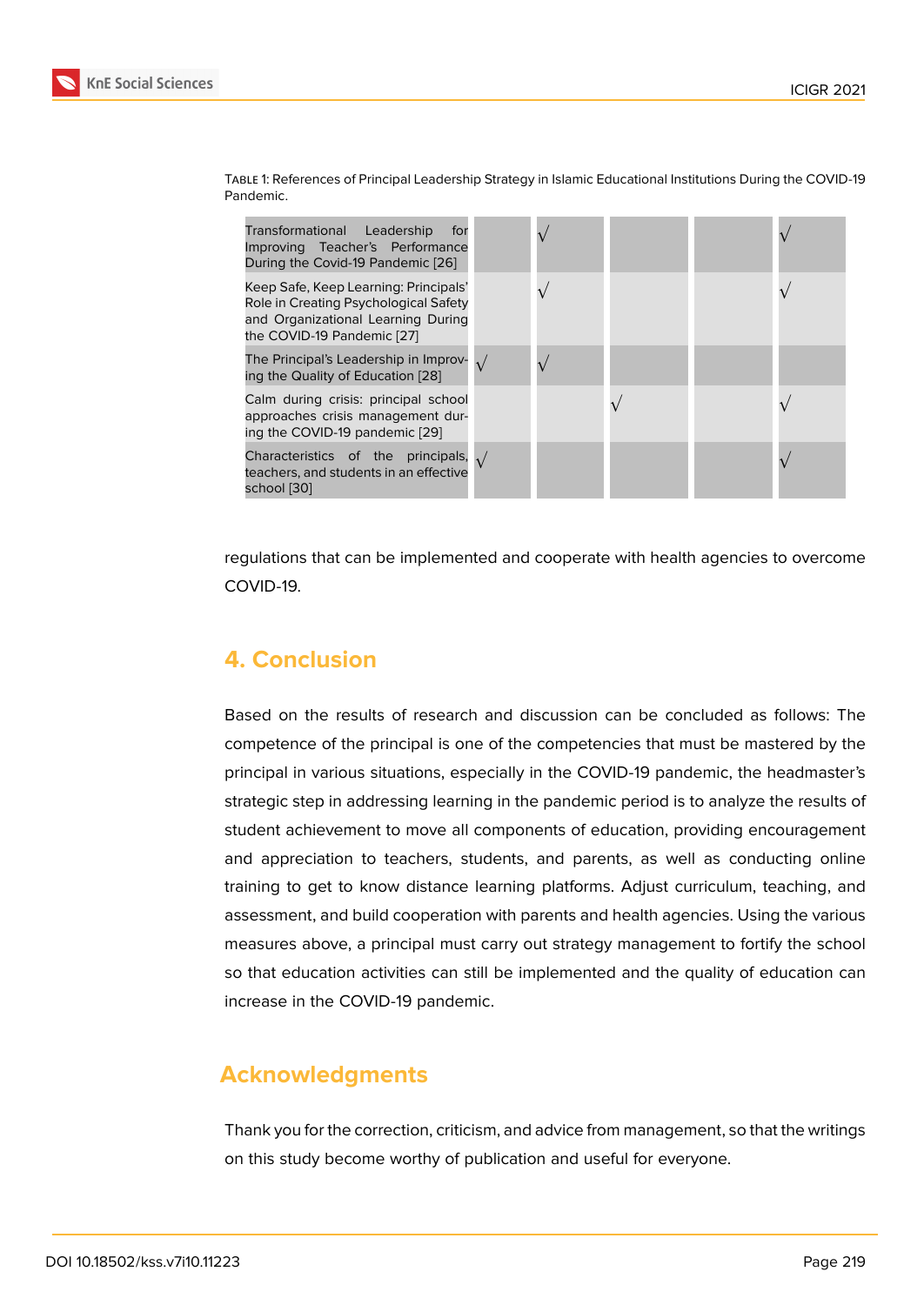

## **References**

- <span id="page-7-0"></span>[1] Bogusky H, Dopfel D. Leadership communications during Covid-19. Orange-Fiery.USA; 2020.
- <span id="page-7-1"></span>[2] Magister J, Pendidikan A, Universitas P, Kuala S, Jafar Z. Kompetensi manajerial kepala sekolah dalam meningkatkan kinerja guru pada smp Islam terpadu alfityan kabupaten aceh besarJurnal Magister Administrasi Pendidikan Pascasarjana Universitas Syiah Kuala. 2018;6(1):36–44.
- <span id="page-7-2"></span>[3] Hasanah D. Problematika pendidikan Islam pada masa pandemi Covid-19 (Penelitian yayasan pesantren mahasiswa an-nur surabaya). At-Turost Jurnal Islamic Studies. 2021;8(1):45–58. https://doi.org/10.52491/at.v8i1.55
- <span id="page-7-3"></span>[4] Komalasari K, Arafat Y, Mulyadi M. Principal's management competencies in improving the quality of education. Jurnal of Social Working Science Education. 2020;1(2):181–193. https://doi.org/10.52690/jaws.v1i2.47
- <span id="page-7-4"></span>[5] Mustajab M, Baharun H, Fawa'iedah Z. Adapting to teaching and learning during Covid-19: A case of Islamic school's initiative of self-regulated learning. Nadwa Jurnal Pendidikan Islamic. 2020;14(2):241–264. https://doi.org/10.21580/nw.2020.14.2.6515
- <span id="page-7-5"></span>[6] Hasanah SM. Kepemimpinan kepala sekolah dalam meningkatkan mutu pembelajaran di era pandemi Covid 19. INCARE International Jurnal Education Resource. 2020;1(3):257–279.
- <span id="page-7-6"></span>[7] Beteille T, Ding E, Molina E, Pushparatnam A, Wilichowski R. Three principles to support teacher effectiveness during Covid-19. World Bank. 2020:1–8. https://doi.org/10.1596/33775
- <span id="page-7-7"></span>[8] Flores MA, Swennen A. The COVID-19 pandemic and its effects on teacher education. Europan Jurnal of Teacher Education. 2020;43(4):453–456. https://doi.org/10.1080/02619768.2020.1824253
- <span id="page-7-8"></span>[9] Talidong KJB, Toquero CMD. Philippine teachers' practices to deal with anxiety amid Covid-19. Journal of Loss and Trauma. 2020;25(6–7):573–579. https://doi.org/10.1080/15325024.2020.1759225
- <span id="page-7-9"></span>[10] Ats-Tsauri MS, Munastiwi E. Strategi kepala madrasah dalam menentukan kebijakan pembelajaran era Covid 19 studi kasus kepala madrasah ibtidaiyah NW pondok gedang. ELEMENTERIS. 2020;2(2):55-63. https://doi.org/10.33474/elementeris.v2i2.8679
- <span id="page-7-10"></span>[11] König J, Jäger-Biela DJ, Glutsch N. Adapting to online teaching during COVID-19 school closure: Teacher education and teacher competence effects among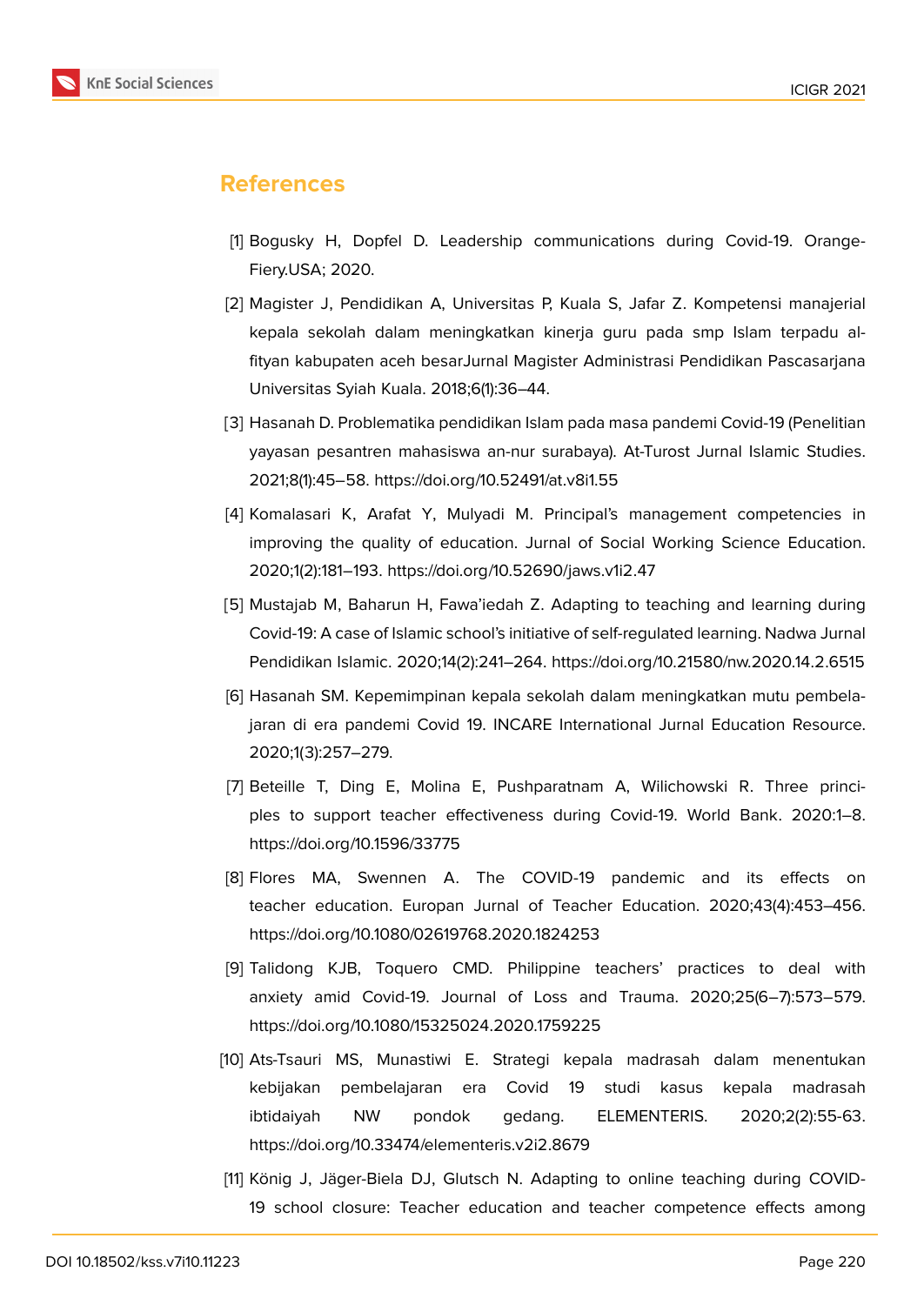

early career teachers in Germany. European Journal of Teacher Education. 2020;43(4):608–622. https://doi.org/10.1080/02619768.2020.1809650

- <span id="page-8-0"></span>[12] Adelia I, Mitra O. Permasalahan pendidikan islam di lembaga pendidikan madrasah. Islamika Jurnal Ilmu-Ilmu Keislam. 2021;21(1):32–45. https://doi.org/10.32939/islamika.v21i01.832
- <span id="page-8-1"></span>[13] Aliyyah RR, et al. The perceptions of primary school teachers of online learning during the Covid-19 pandemic period: A case study in Indonesia. JECS. 2020;7(2):90–109.
- <span id="page-8-10"></span>[14] Oviyanti F, Jubba H, Zuhdiyah Z. Disharmony of parents and children in an online learning during the Covid-19 pandemic in Indonesia. NADWA: Jurnal Pendidikan Islam.2021;14(2):149–168. https://doi.org/10.21580/nw.2021.15.2.9643
- <span id="page-8-9"></span>[15] Renihan PJ. Leadership succession for tomorrow's schools. Procedia - Social and Behavioral Sciences. 2012;55(2004):138–147. https://doi.org/10.1016/j.sbspro.2012.09.487
- <span id="page-8-2"></span>[16] Julaiha S. Konsep kepemimpinan kepala sekolah. Tarbiyah Wa Ta'lim Jurnal Penelitian Pendidikan dan Pembelajaran. 2019;6(3):179–190. https://doi.org/10.21093/twt.v6i3.1734
- <span id="page-8-3"></span>[17] Rodiah S. Pengaruh Covid-19 terhadap konflik dan stres organisasi lembaga pendidikan Islam. Jurnal Edukasi dan Sains. 2021;3:67–80.
- <span id="page-8-4"></span>[18] Di S, Dasar S. Karakteristik perilaku kepemimpinan kepala sekolah dan budaya sekolah di sekolah dasar. Jurnal Pendidik. Karakter. 2018;8(2):206–219. https://doi.org/10.21831/jpk.v8i2.21853
- <span id="page-8-5"></span>[19] Abdusshomad A. Pengaruh Covid-19 terhadap penerapan pendidikan karakter dan pendidikan Islam. 2020;12(2):107–115. https://doi.org/10.37680/qalamuna.v12i2.407
- <span id="page-8-6"></span>[20] Zulfa F, Jahari J, Hermawan AH. Peluang dan tantangan pengelolaan lembaga pendidikan Islam pada masa Covid-19. Jurnal Manajemen. Pendidikan Islam. 2021;6(1):14–28.
- <span id="page-8-7"></span>[21] Farah AI. School management: Characteristics of effective principal. International Journal of Advancements in Research & Technology. 2013;2(10):168–173.
- <span id="page-8-11"></span>[22] Resmi UDC, Hashanah E. Best practice leadership of the principal in Covid-19 prevention primary school at SD muhammadiyah purbayan. Randwick International Education Linguistic Science Jurnal. 2020;1(3):398–407. https://doi.org/10.47175/rielsj.v1i3.150
- <span id="page-8-8"></span>[23] Dirani KM et al. Leadership competencies and the essential role of human resource development in times of crisis: A response to Covid-19